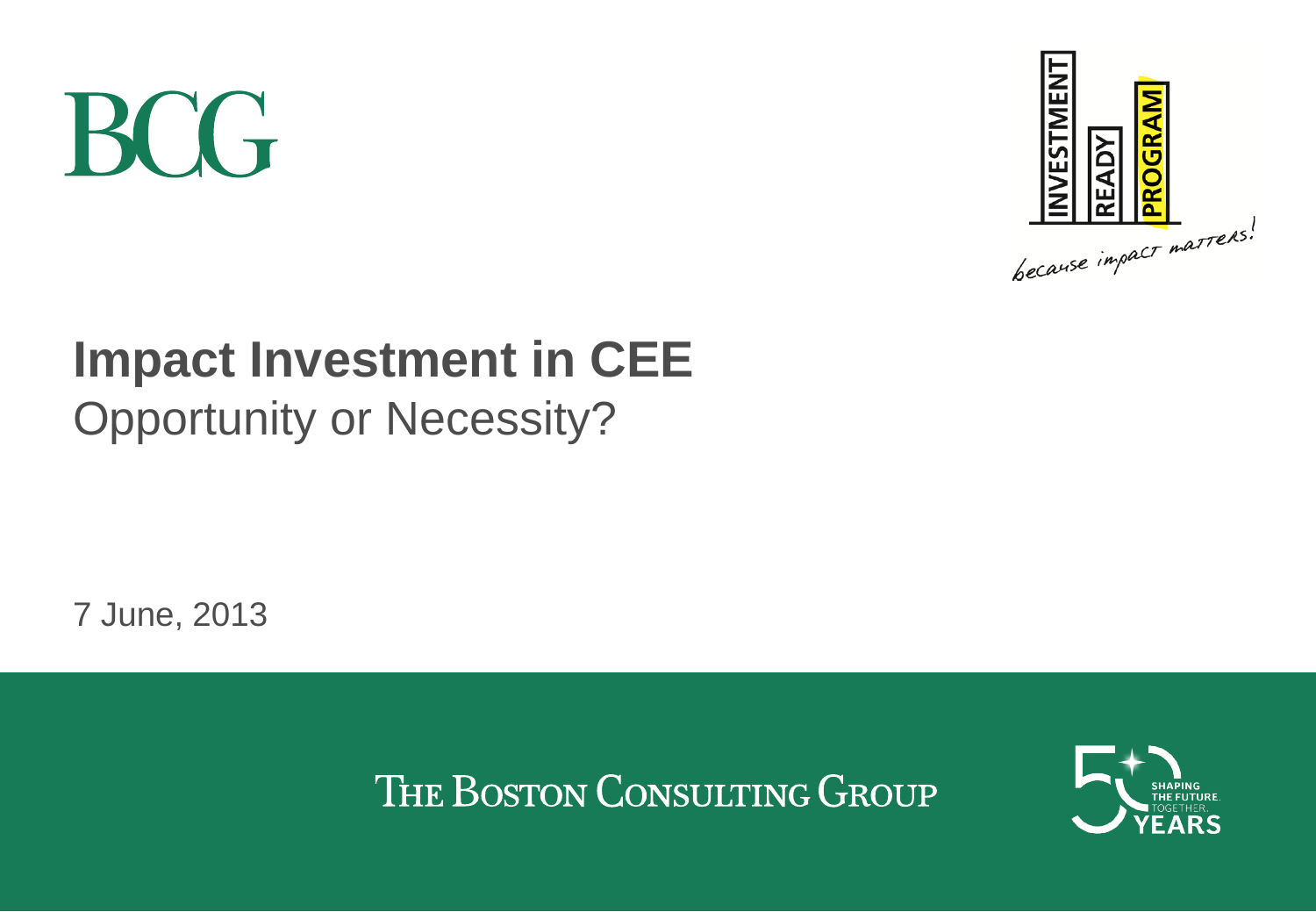## <span id="page-1-0"></span>**Intro to CEE**

**[Investor environment](#page-5-0)**

**[Ventures landscape](#page-9-0)**

1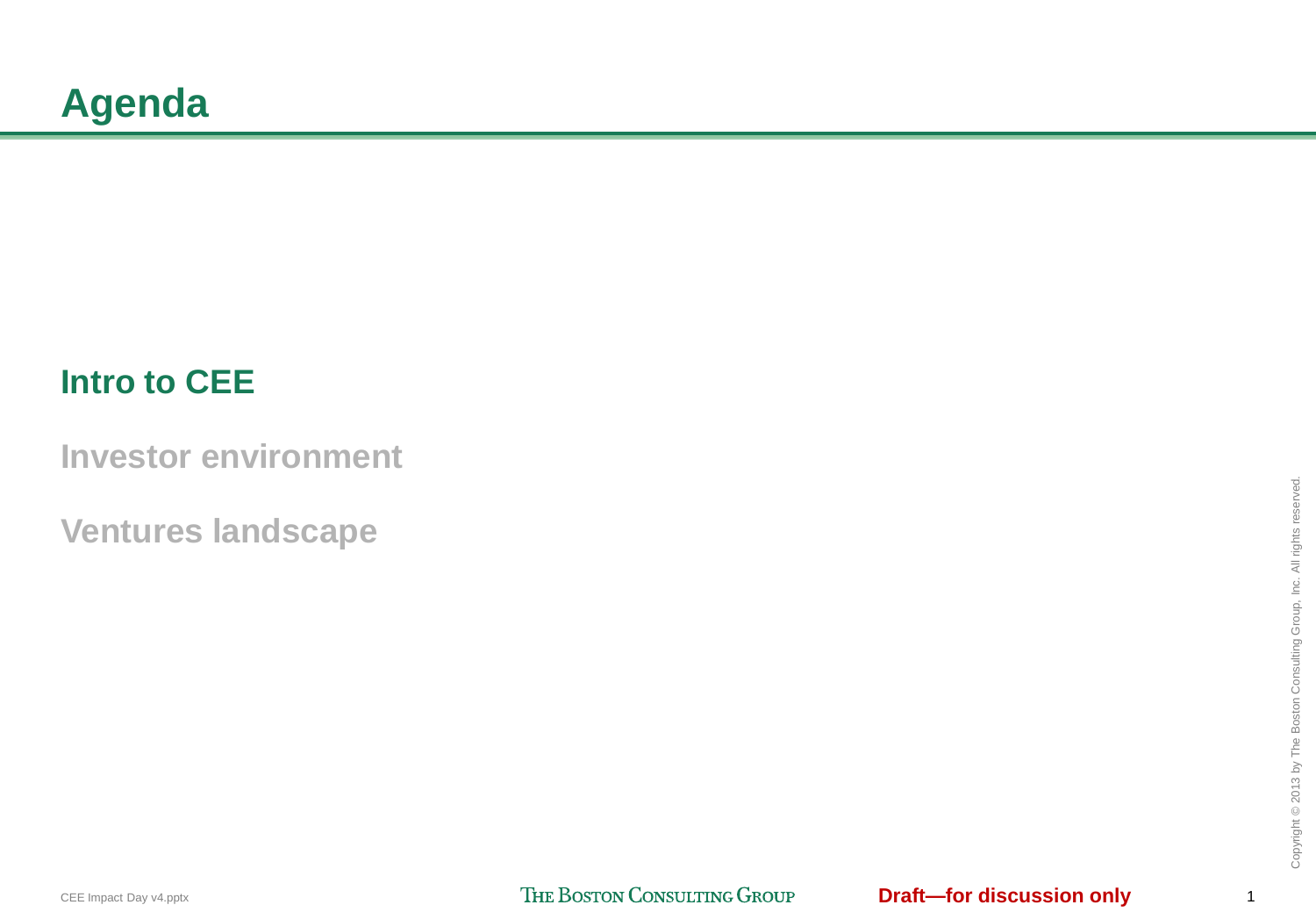## **5 CEE countries represent 55 mn people and € 750 bn GDP**

Size of UK population with 1/3 of the economy, with global and regional MNCs

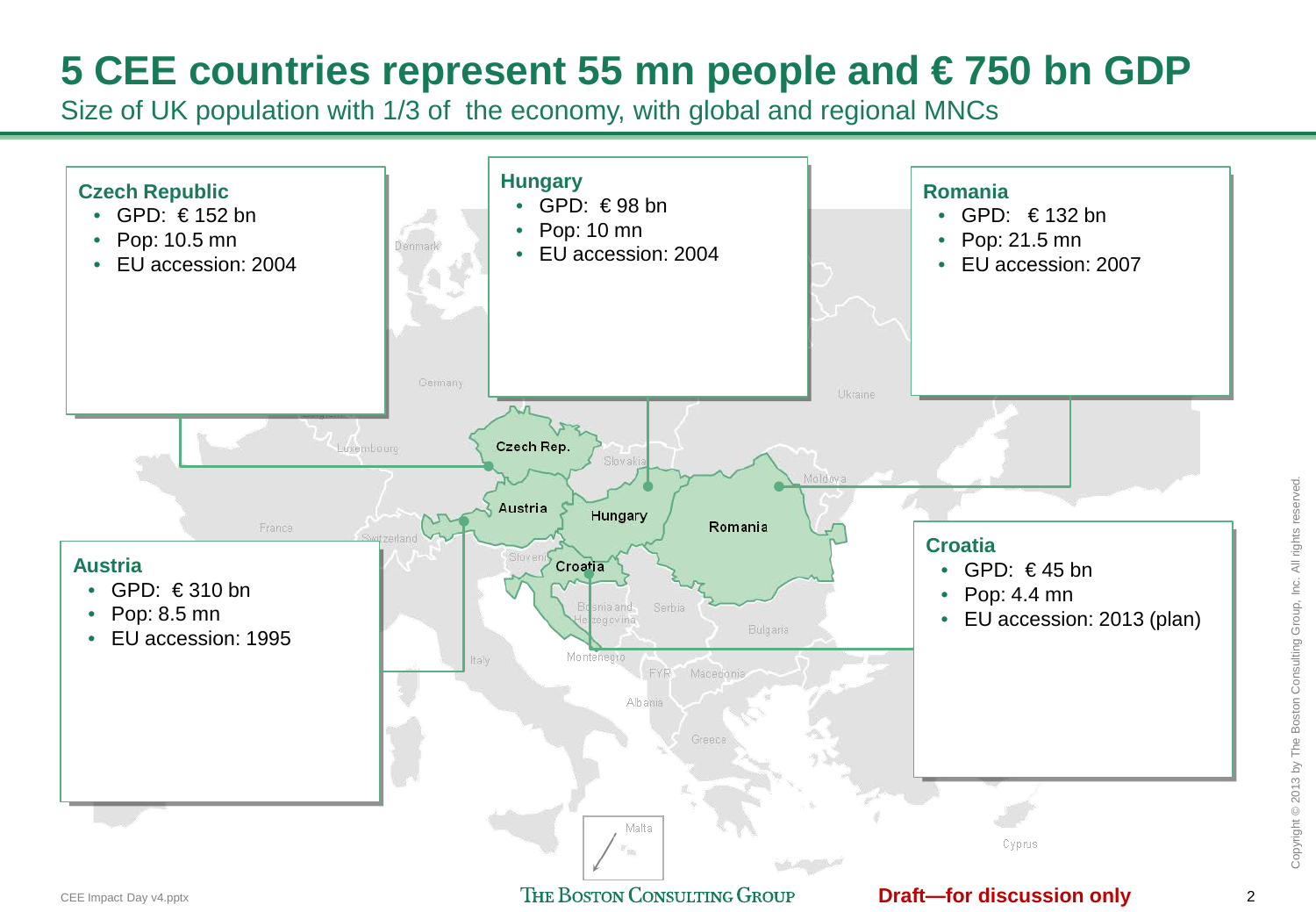## **CEE countries are at different stages of market developments**

Developments are mostly triggered by political stabilization and opening



CEE Impact Day v4.pptx **Day v4.pptx Discussion and V** 3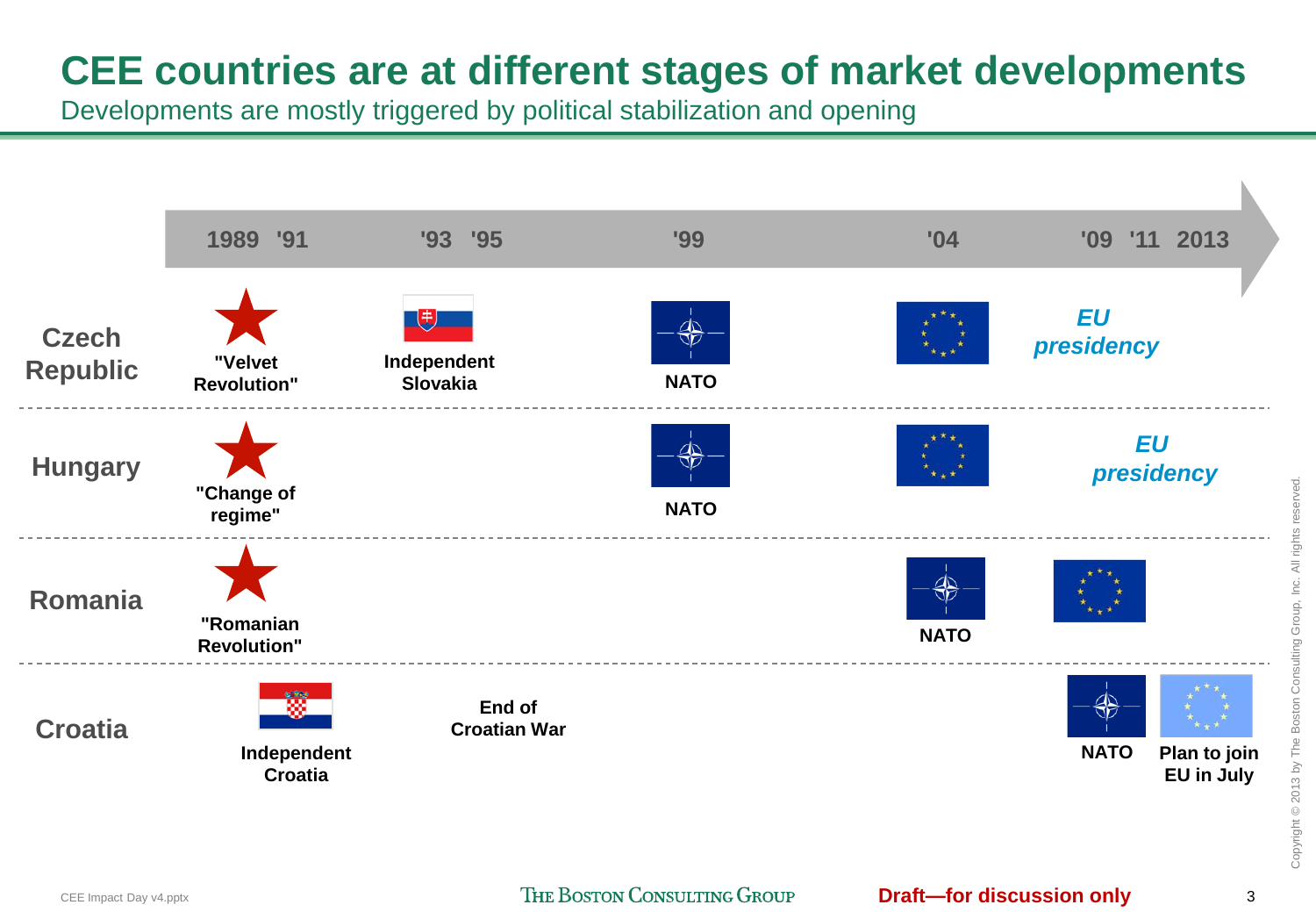## **Foreign direct investment is driving GDP growth in the region**

Austria, Czech republic and Hungary benefit more from the foreign investors



- **Austria** has received capital injection in 2005, but recent development are controversial
- **CZ and Romania** with growing stock of investments, but slowing down after the crisis
- **Hungary** was left behind its peers (CZ, PL
- **Croatia** never started to accelerate (vs RO) potential in real economy is questionable

#### **FDI is growing in the region FDI triggers growth in emerging markets**



- **Austria** is the only country to climb back to pre crisis level and accelerate further
- **CZ and Romania** accelerated prior to crisis, may have the potential to continue
- **Hungary and Croatia** was stagnant even prior to crisis

Copyright © 2013 by The Boston Consulting Group, Inc. All rights reserved. Copyright © 2013 by The Boston Consulting Group, Inc. All rights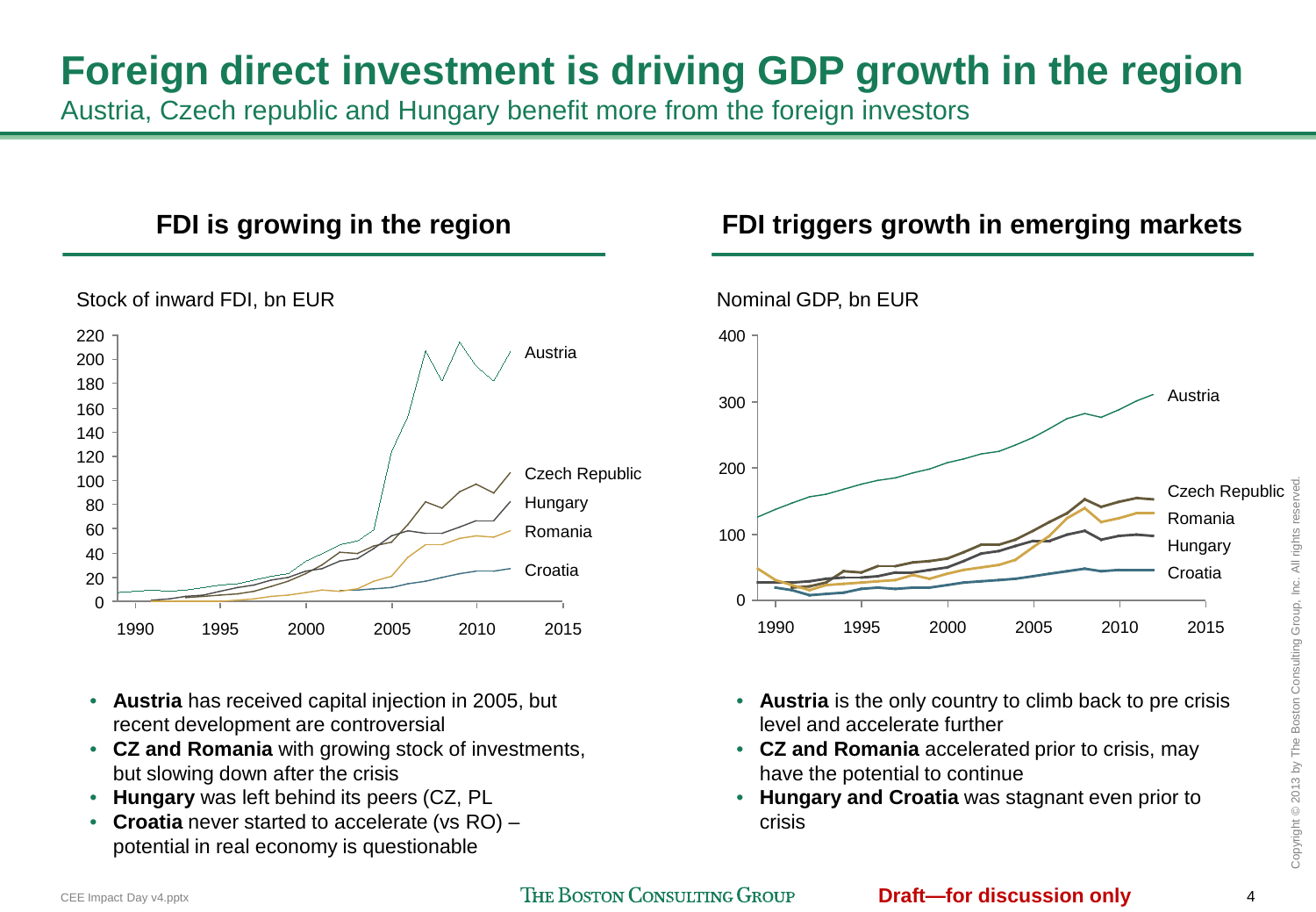## <span id="page-5-0"></span>**[Intro to CEE](#page-1-0)**

## **Investor environment**

**[Ventures landscape](#page-9-0)**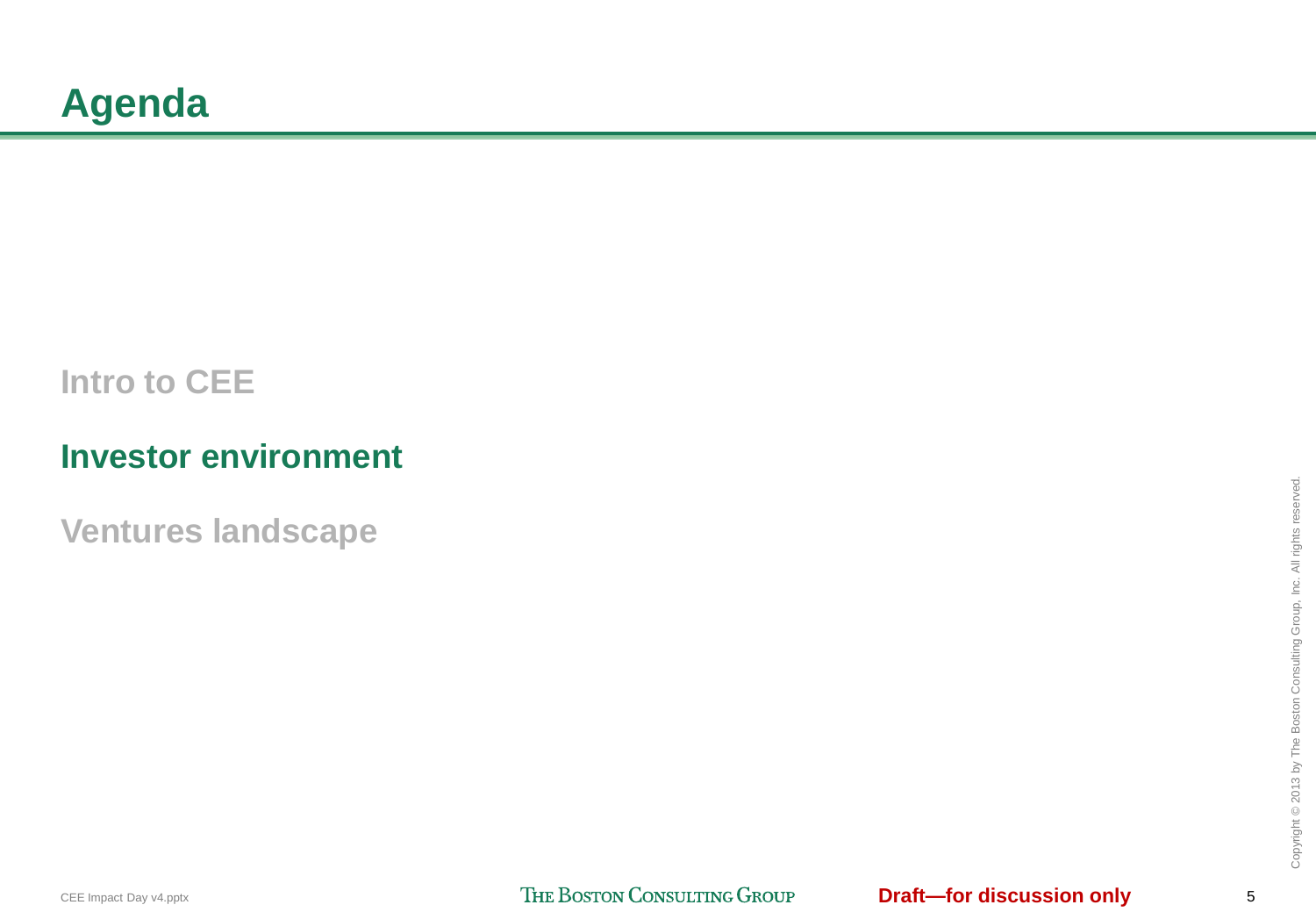## **Common features of CEE markets create opportunity and necessity for investors**



#### CEE Impact Day v4.pptx **Day v4.pptx Discussion and Versus Section** only the BOSTON CONSULTING GROUP **Draft—for discussion only** 6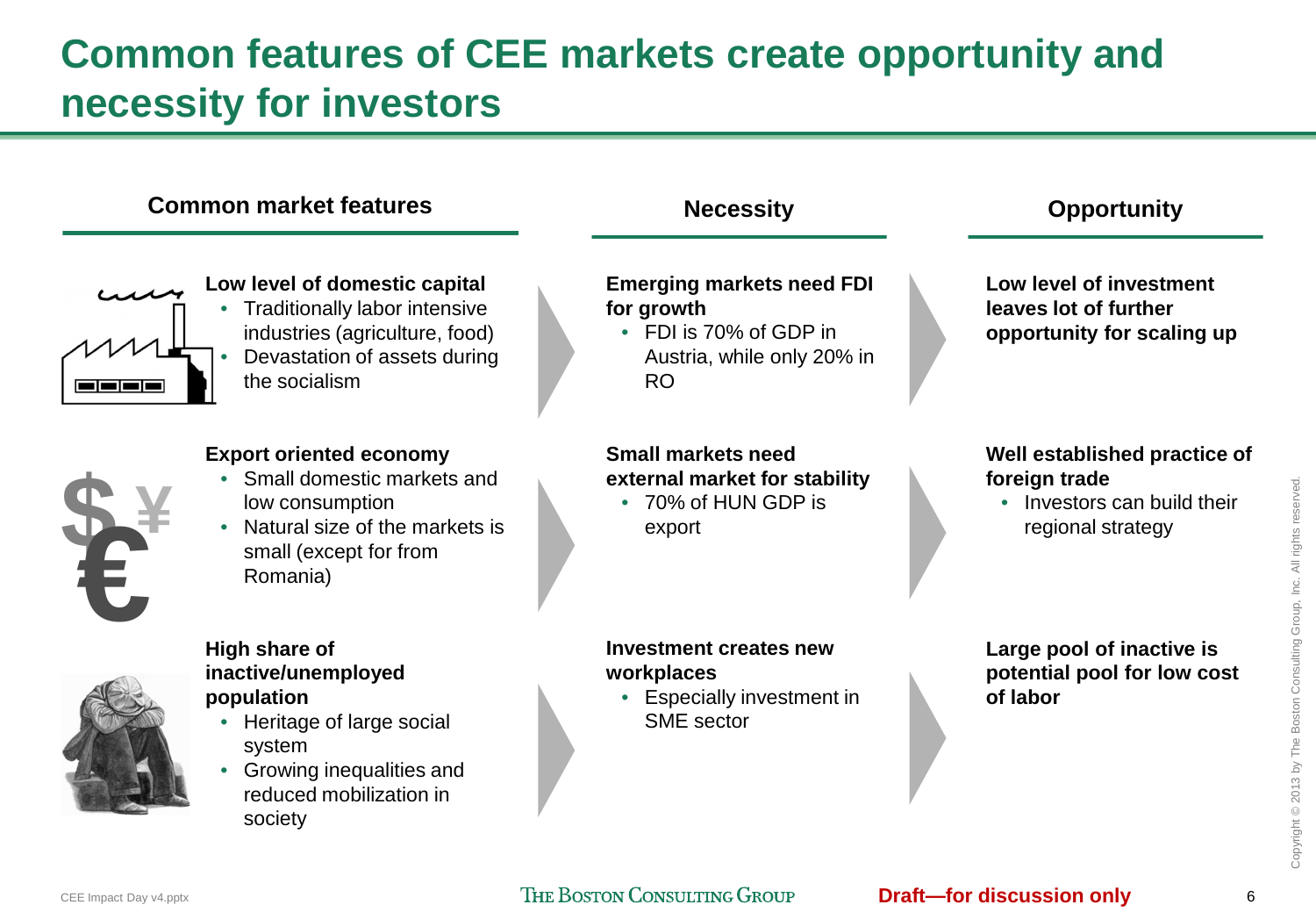**Backup** 

## **Developments attract FDI more than Western Europe**

Attractiveness is highest in CZ and RO



**Real economy can grow further by using more FDI**

**Romania: low base of investment stock shows need for FDI**

**Economies already using high level of FDI**

**Hungary: need to find capabilities to grow apart from capital inflow**

CEE Impact Day v4.pptx **Determination COLL 2006 THE BOSTON CONSULTING GROUP <b>Draft—for discussion only** 7





#### **Lower level of development with less and unstable foreign capital**

**Is Croatia "Investment Ready"?**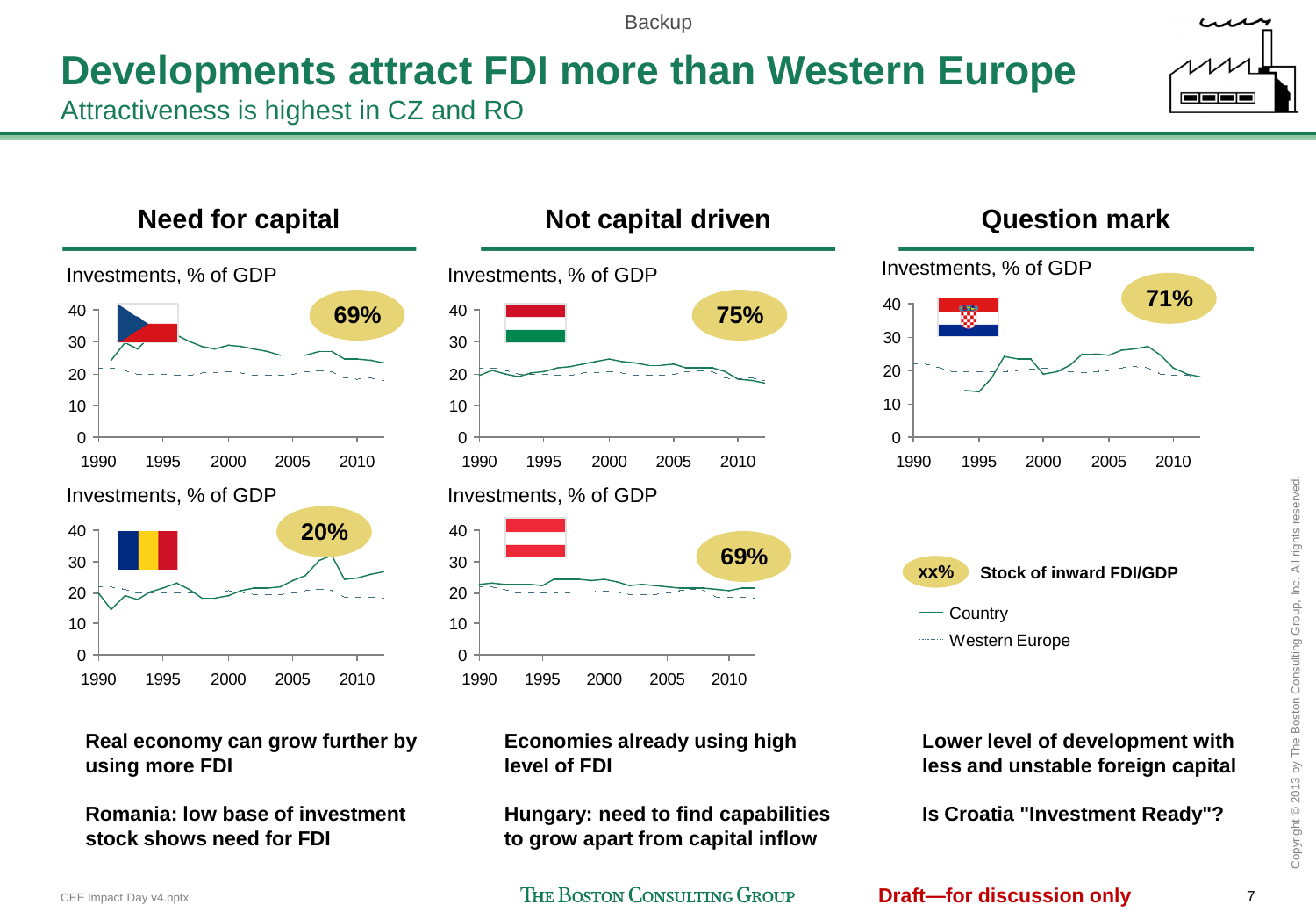### **High share of inactive population creates a need for socially responsible investors Backup**

# **~30% of working age population is**



% of inactive people in the working age population

#### **inactive Implications for Impact Investors**

#### **High share of inactive population is a legacy of the past 50 years**

- Old generations had qualifications that did not match the needs for new industries
- Large social system created a pool of inactive people without motivation

#### **New generation of labor is ready to start on the labor market**

- High qualification of young people
- Reforms in the social and tax systems give more incentives for participation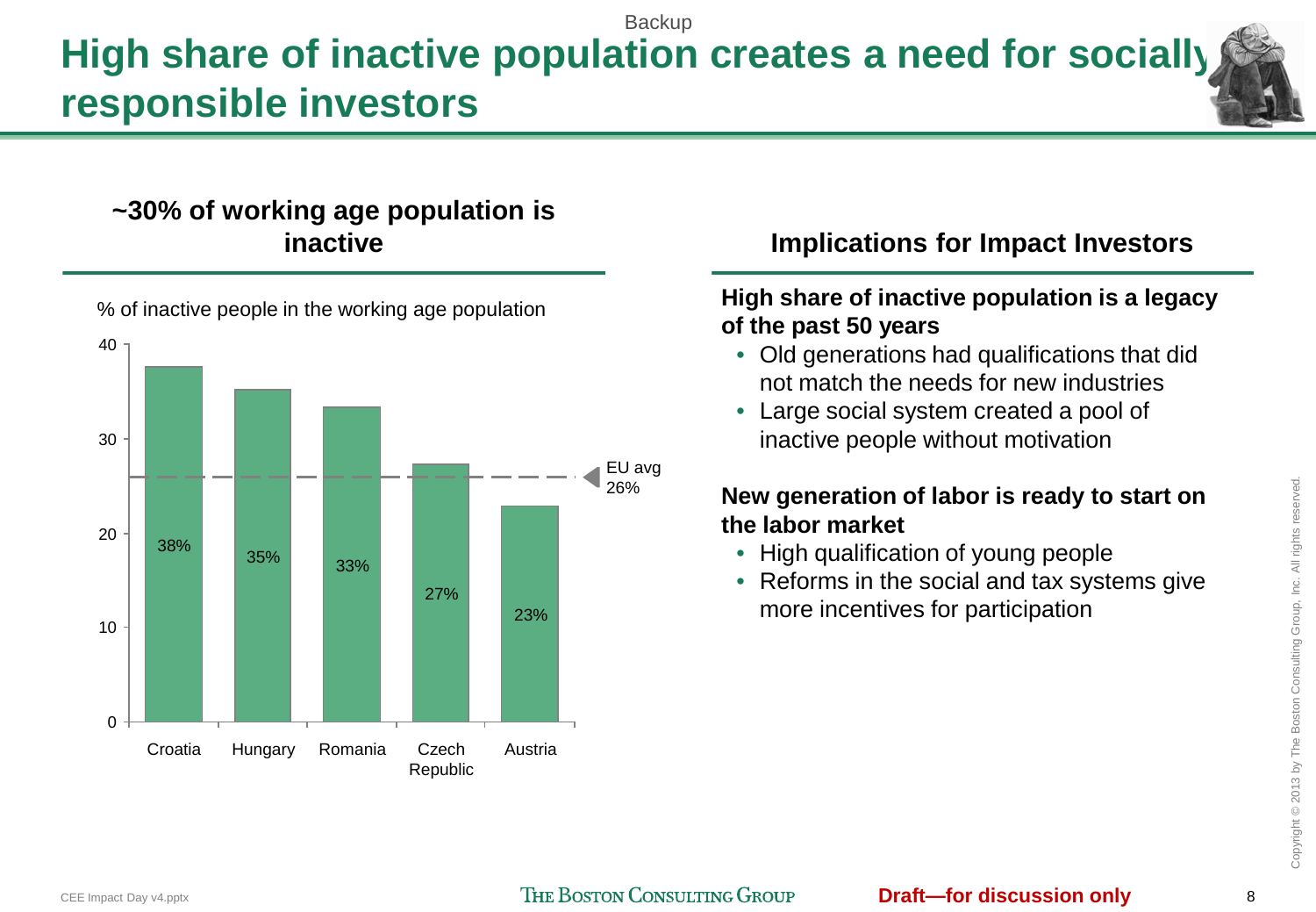## <span id="page-9-0"></span>**[Intro to CEE](#page-1-0)**

**[Investor environment](#page-5-0)**

**Ventures landscape**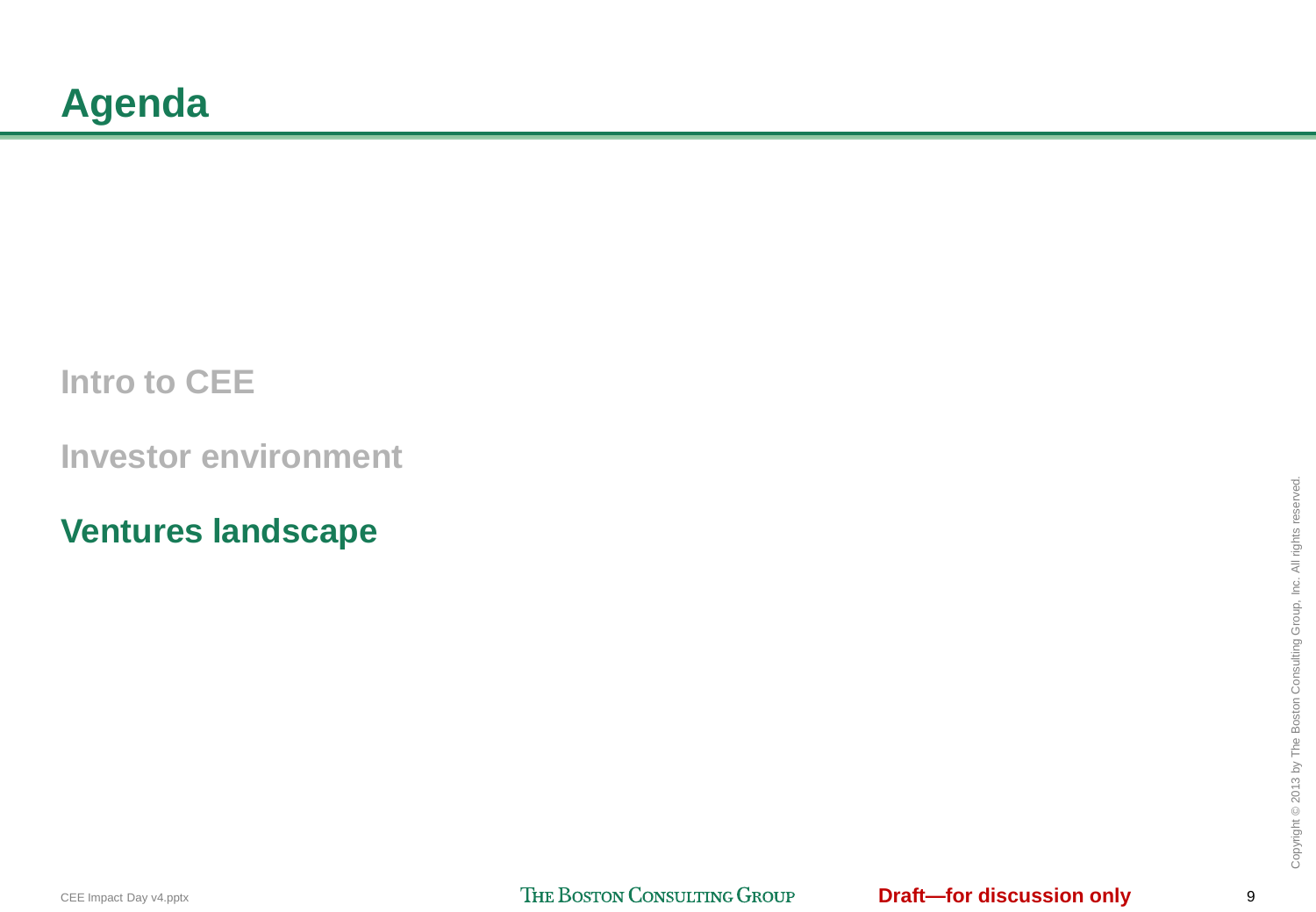## **Large SME sector has a high potential for impact investors**

#### **SME sector is developed in CEE**

**SMEs employ ~70% of the business sector**

**SMEs create ~60% of the added value in business sector**

#### **2.5 million SME in CEE**

- Largest concentration in CZ and HUN
- Developing in RO and HR

**Large share of high value add SMEs**

**High share of knowledge based SMEs in HUN and Austria**

**High share of technology intensive SMEs in Czech Republic**

**Romania and Croatia is developing its high value add SME sector**

**SMEs are looking for finance**

**SMEs have lower access to finance in general**

**Venture Capital investments in the region is lower than the EU average**

**Large pool of SMEs with significant impact**

**Potential to gain high return from high value add SMEs**

**There is opportunity to find SMEs for scale up**

CEE Impact Day v4.pptx **Details and Secure 2018 CEE Impact Day v4.pptx <b>Draft—for discussion only** to the secure to the discussion only to the discussion only to the discussion only to the discussion only to the discussion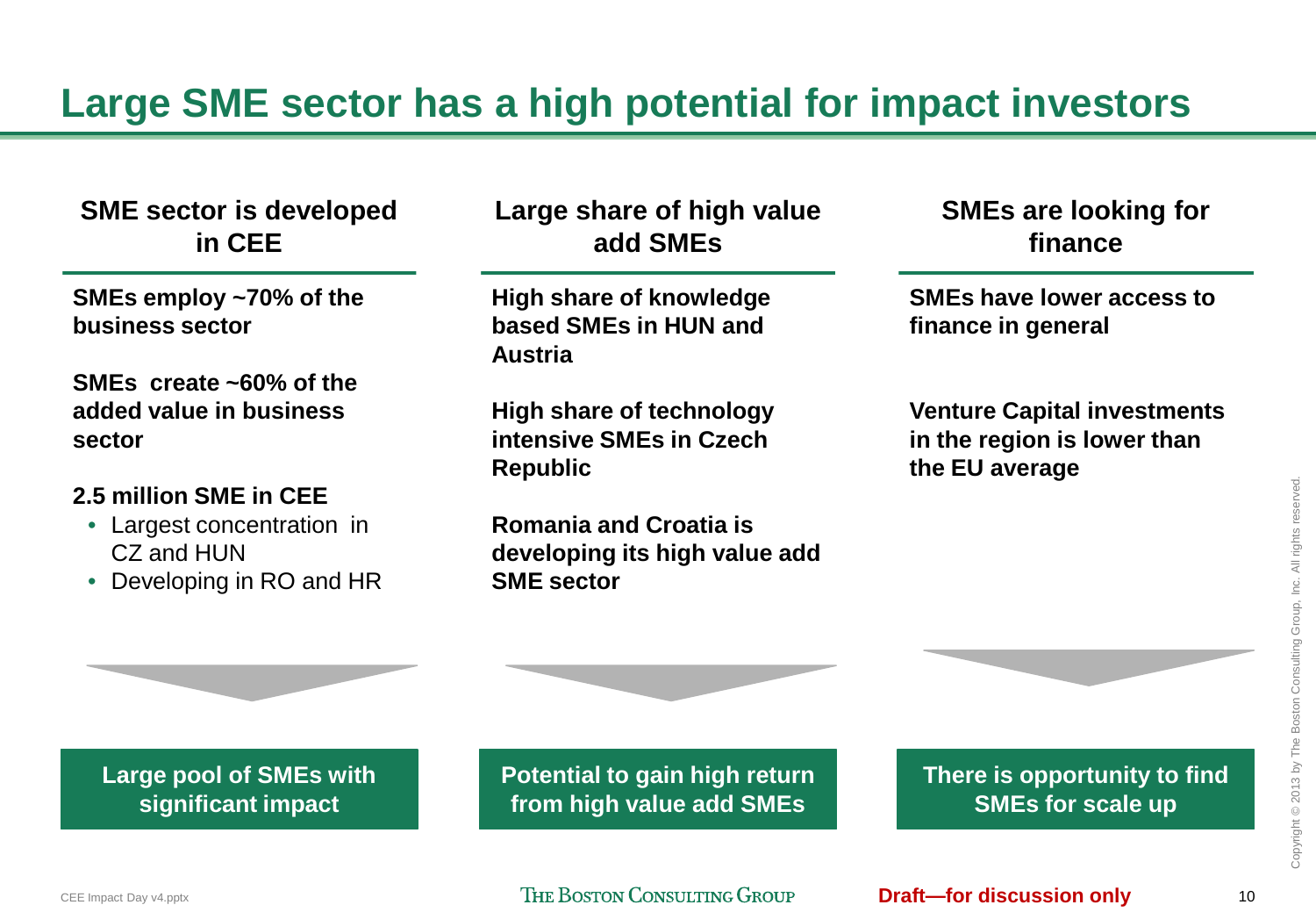## **SME is a large sector with significant impact on society**



#### **Large pool of SMEs with significant impact**

1. *The data cover the 'business economy' which includes industry, construction, trade, and services (NACE Rev. 2 Sections B to J, L, M and N). The data does not cover the enterprises in agriculture, forestry, fishing or the largely nonmarket services such as education and health.*

CEE Impact Day v4.pptx **Day v4.pptx Draft—for discussion only** 11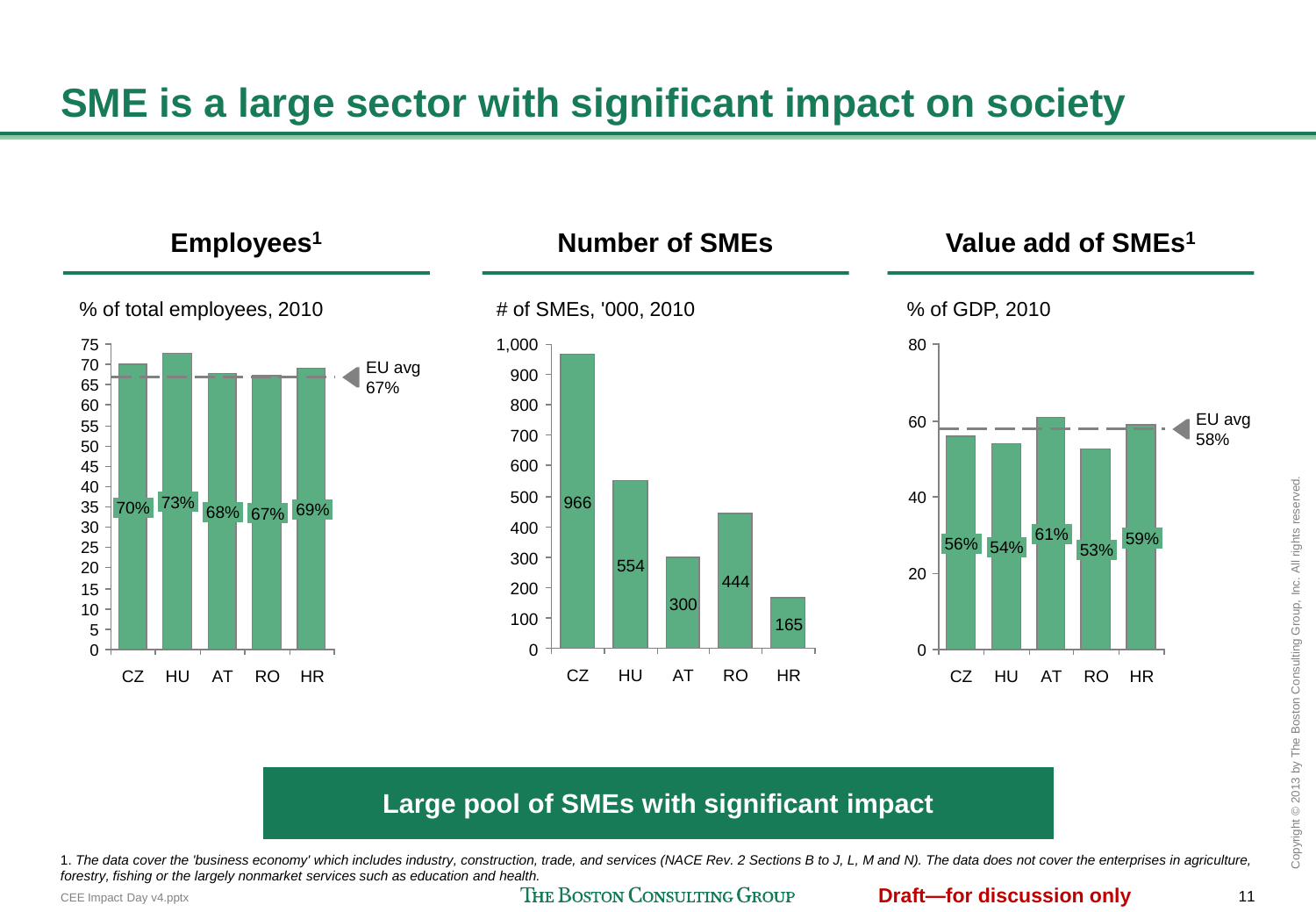## **Growing support for SME sector**

#### **CEE ventures have lower access to all type of financing**

#### **Venture Capital Investment remains lower than in EU**



#### **Need for investors in SME sector is inevitable, creating opportunity for impact investors**

CEE Impact Day v4.pptx **Detail Compact Day v4.pptx Draft—for discussion only** 12